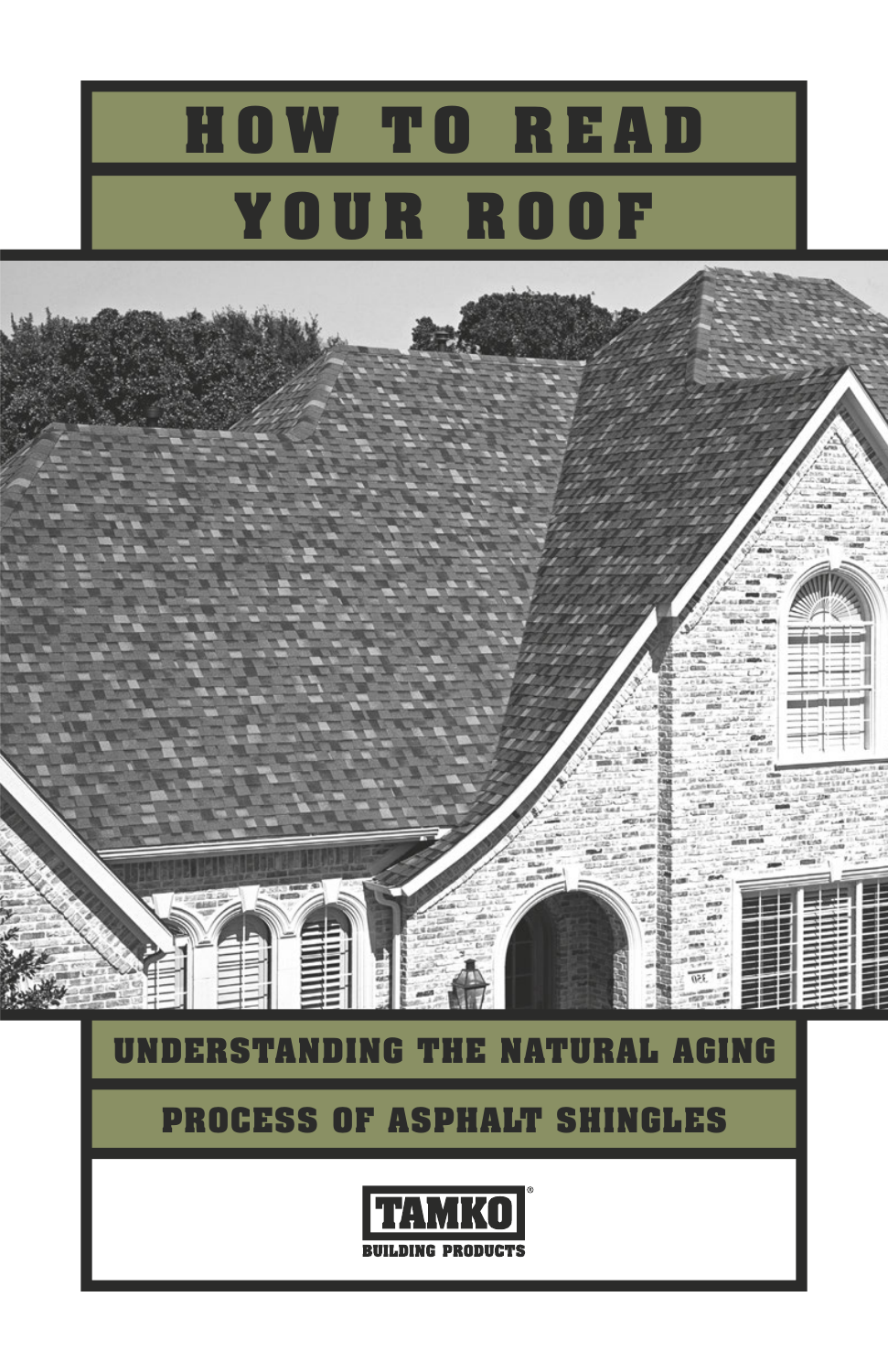#### **A S P H A L T S H I N G L E S**

## **P R E V A I L I N A M E R I C A**

Asphalt shingles are used on four out of five homes in the United States, making them the leading choice for residential roofing. It's not surprising when you consider their many advantages. Asphalt shingles offer the broadest array of colors, shapes and textures available—and they do it affordably.

TAMKO® manufactures a full line of asphalt shingles, including 3-tab and laminated varieties. Each will undergo a natural aging process over time.

The purpose of this brochure is to help you recognize the signs of asphalt shingle aging. By doing so, you'll be able to distinguish between natural processes that are no cause for alarm and issues that do require attention and repair.



Laminated shingles consist of two or more layers bonded together, giving them added dimension for a shake-like appearance.

3-tab shingles are made with a single layer of fiberglass mat.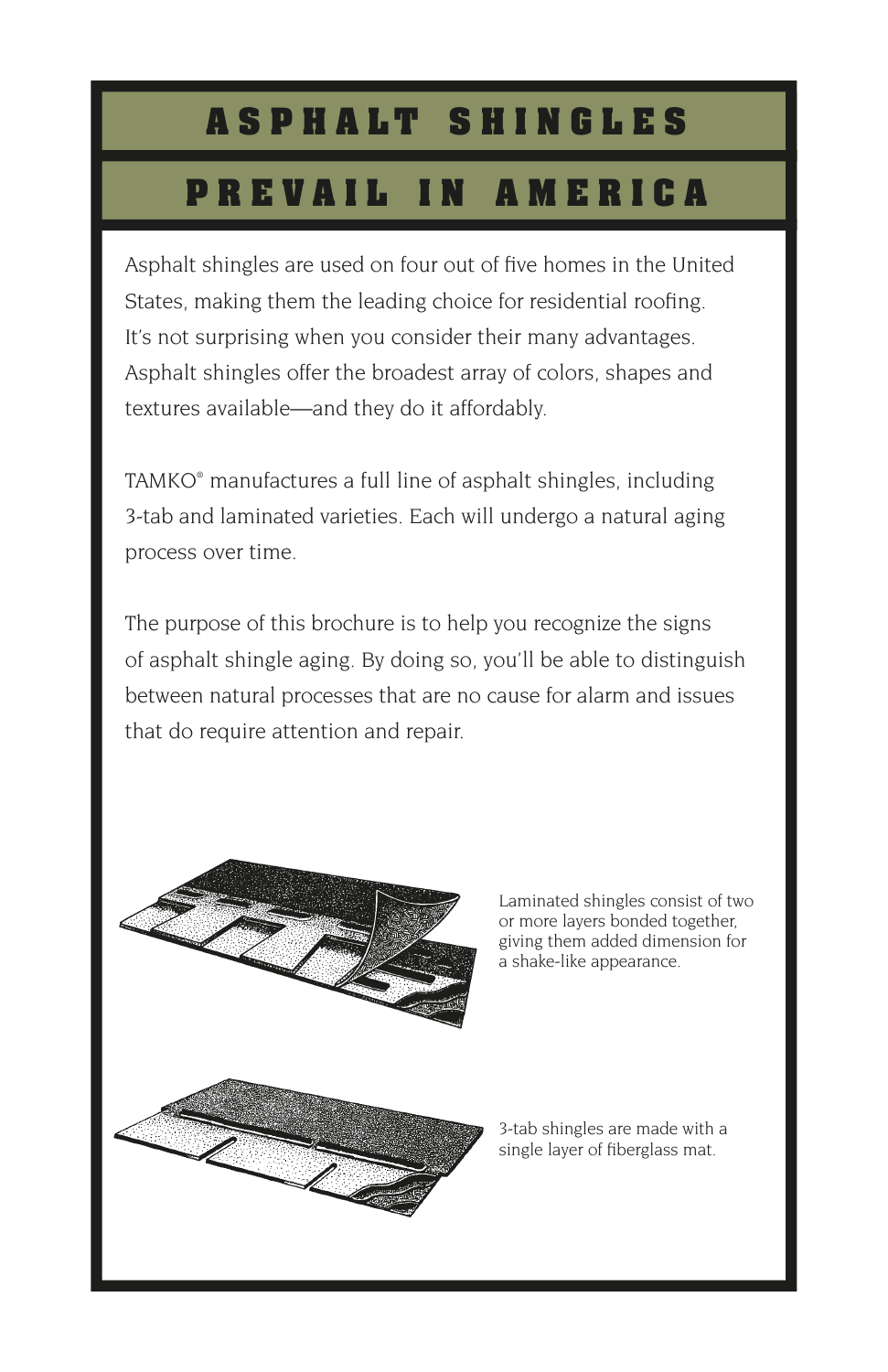# **AGING IS NATURAL**

It is natural for your roof to age. The process begins as soon as your shingles are installed—and exposed to nature. The sun can raise rooftop temperatures as high as 50–70 degrees above ambient temperature, and the excessive heat will inevitably take its toll. Ultraviolet radiation from the sun has also been shown to degrade and accelerate the aging of the shingles' asphalt layers. Other factors, such as pollution, hail, snow loads, tree limbs and people walking on your roof, also contribute to the natural aging process.

Asphalt shingles will begin to age as soon as they are applied to your roof. And the visible effects will become more noticeable over time. Minor curling, surface cracking, blisters, algae stains, granule loss and buckling are all signs of aging.

# **CURLING**

Curling is a common phenomenon in some shingles and is not a defect. It is natural for asphalt to age and asphalt layers to shrink with time. This shrinkage may result in the slight curling of the edges of the shingle.

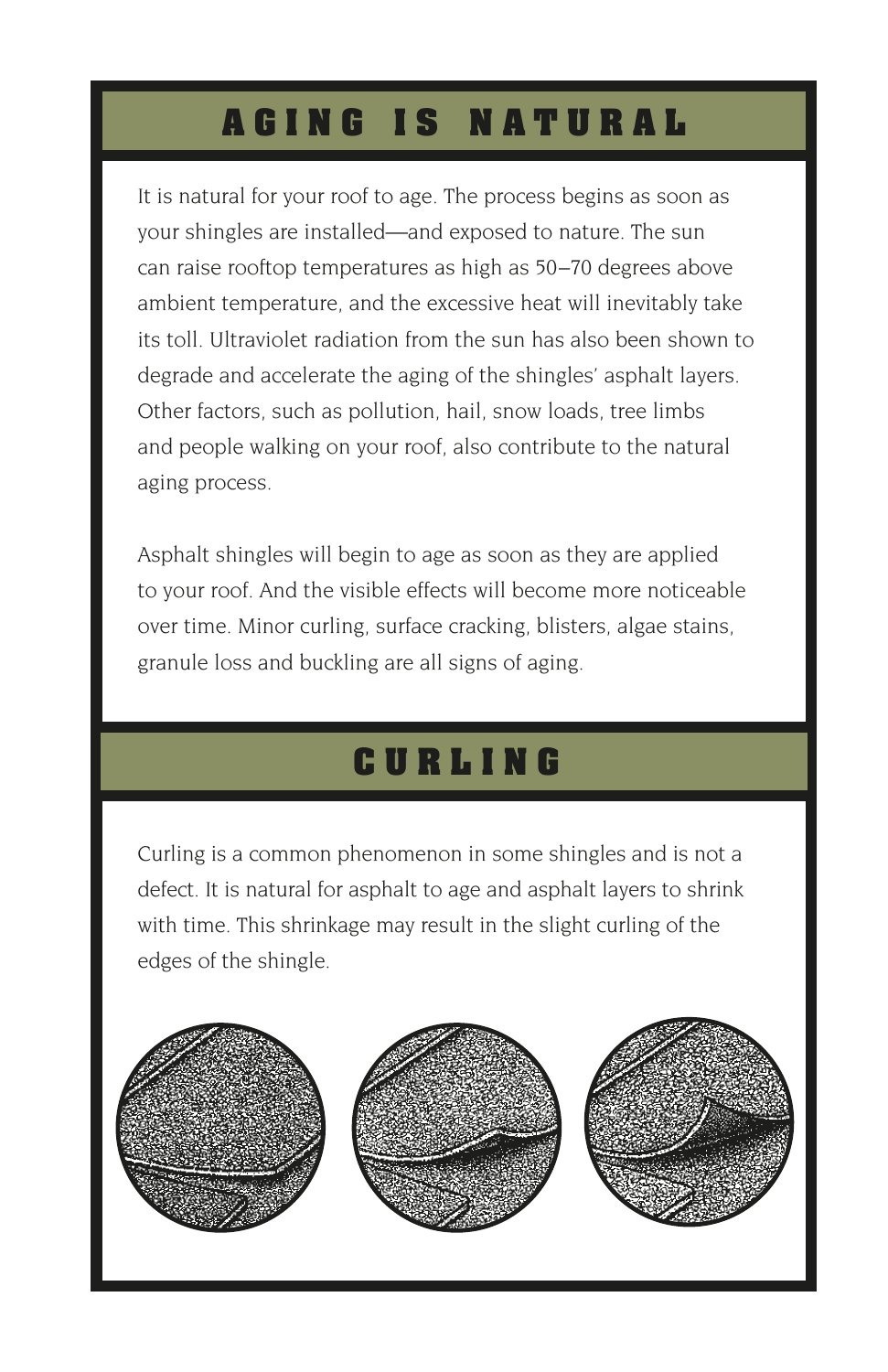#### **SURFACE CRACKING**

While minor cracks may not be noticeable from the ground, you might spot them while hanging your Christmas lights. Intense heat from the sun often allows protective asphalt oils to deplete, causing minor cracks. Keep in mind that these normal weathering characteristics are not cause for alarm as long as your shingles are still performing their intended purpose of shedding water. Cracks that penetrate through the fiberglass or organic mat should be investigated.

#### **BLISTERS**

Occasionally, naturally occurring small, circular raised areas

known as blisters may appear on your roof. These pockets may vary in size and be open (exposing the asphalt) or closed. Blisters are often a direct result of underventilated attics or excessive use of plastic cement. Closed blisters are not reason for concern as long as your shingles are still performing their intended purpose of shedding water. However, open blisters do mean asphalt is exposed and immediate attention is required.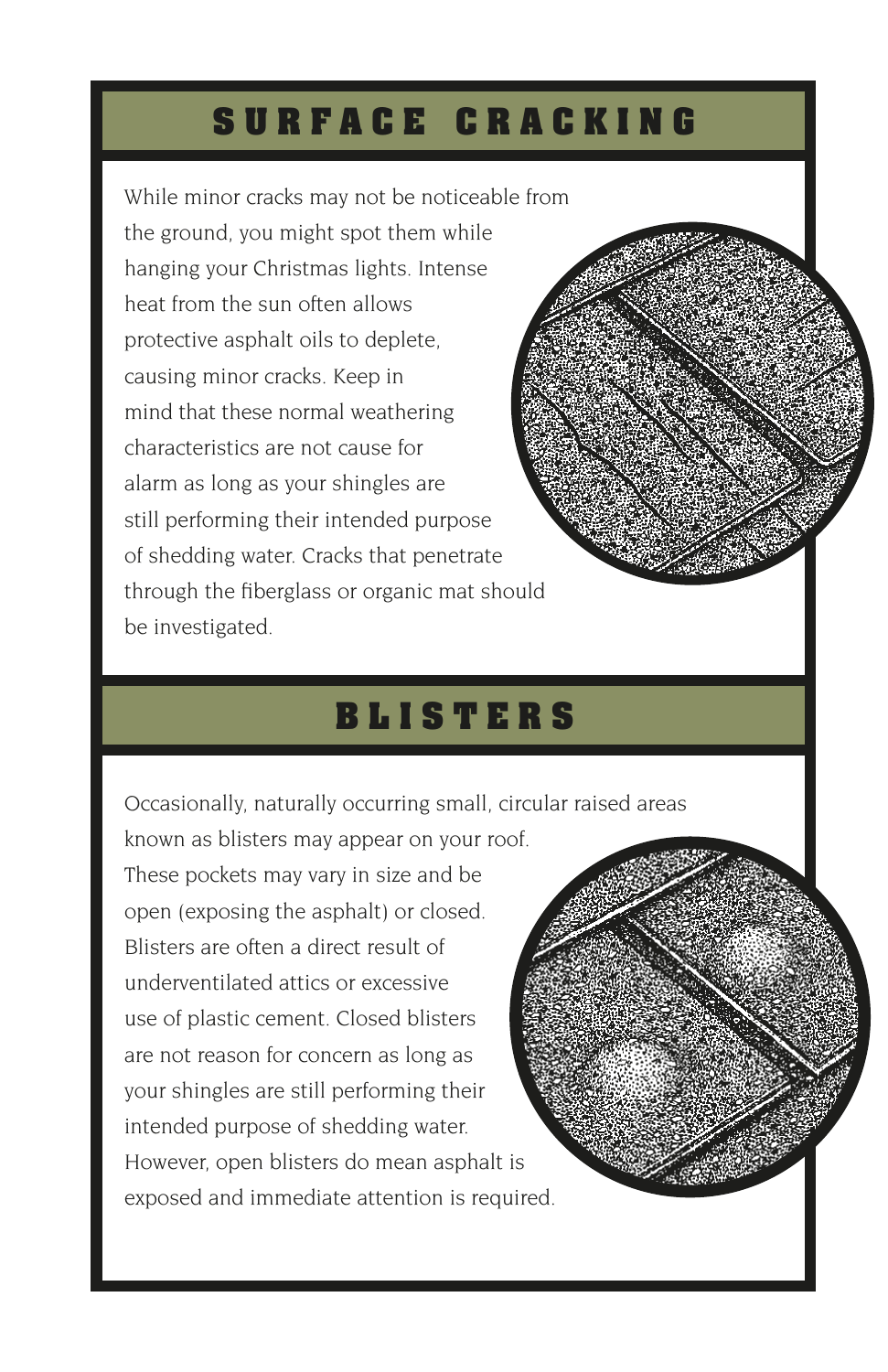## **ALGAE STAINS**

In moist, humid areas, dark brown or black patches may appear on roofs. These streaks result in a dirty rooftop, often more visible on lighter-colored shingles. This naturally occurring stain is caused by algae growth and will not affect your shingles' ability to shed water. Algae discoloration should not be confused with moss or tree droppings, which typically produce only localized discoloration.

### **GRANULE LOSS**

Since extra granules are used in the manufacturing process, some granule loss is to be expected during the early years of your roof. Other factors, such as foot traffic, hail, snow or brushing tree limbs, may cause loose granules. However, exposed asphalt due to granule loss is a reason for concern and requires immediate attention.

## **BUCKLING**

While not technically a sign of aging, a distortion of shingles known as buckling can occur months after original application. Lack of adequate attic ventilation can increase the moisture content of the decking material. This may cause expansion and movement of the wood deck to buckle shingles.